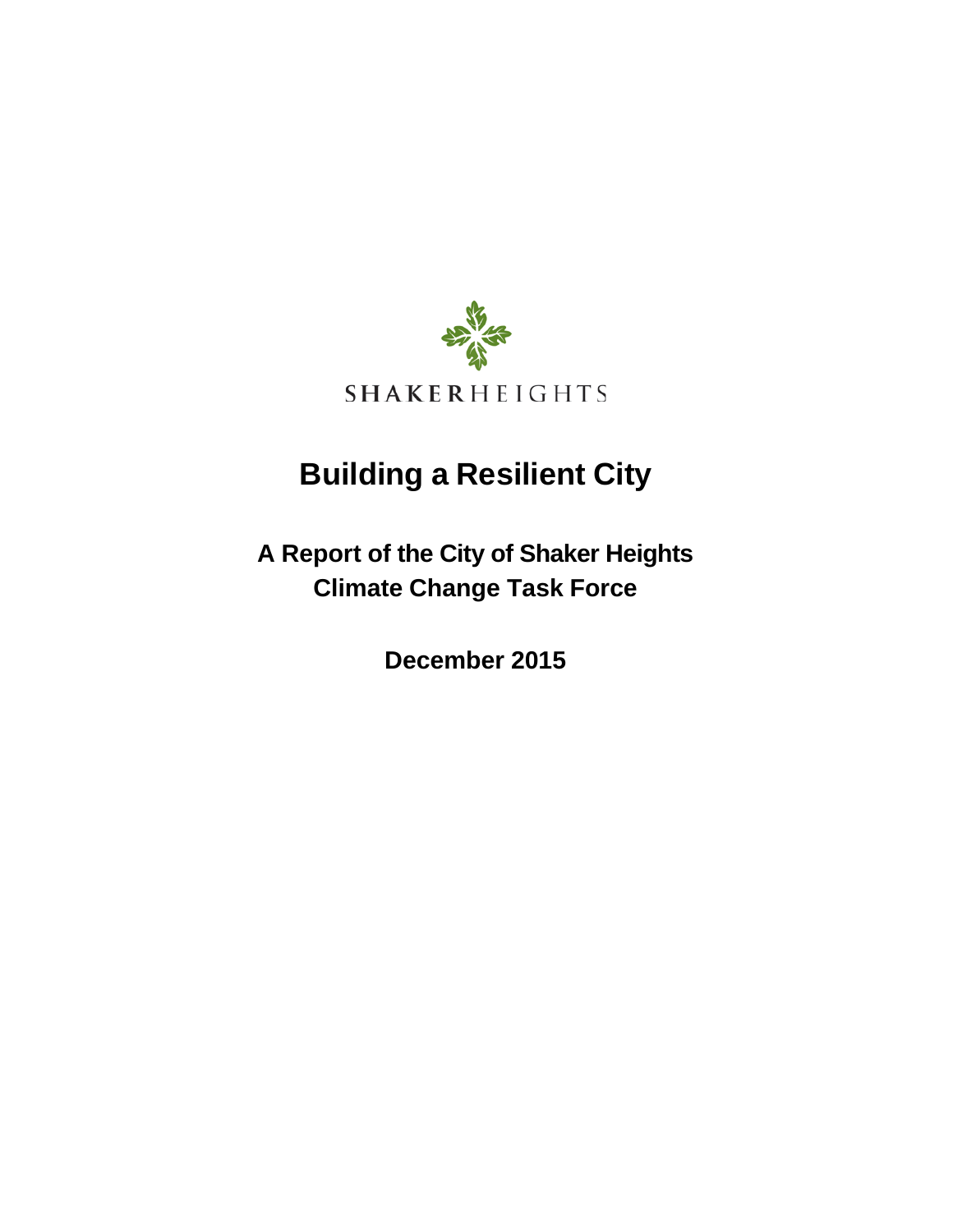# **Table of Contents**

- Page 3 Acknowledgements
- Page 5 Introduction
- Page 6 Background
- Page 10 Recommendations for the City of Shaker Heights
- Page 13 Recommendations for Residents
- Page 15 Next Steps
- Page 16 Works Cited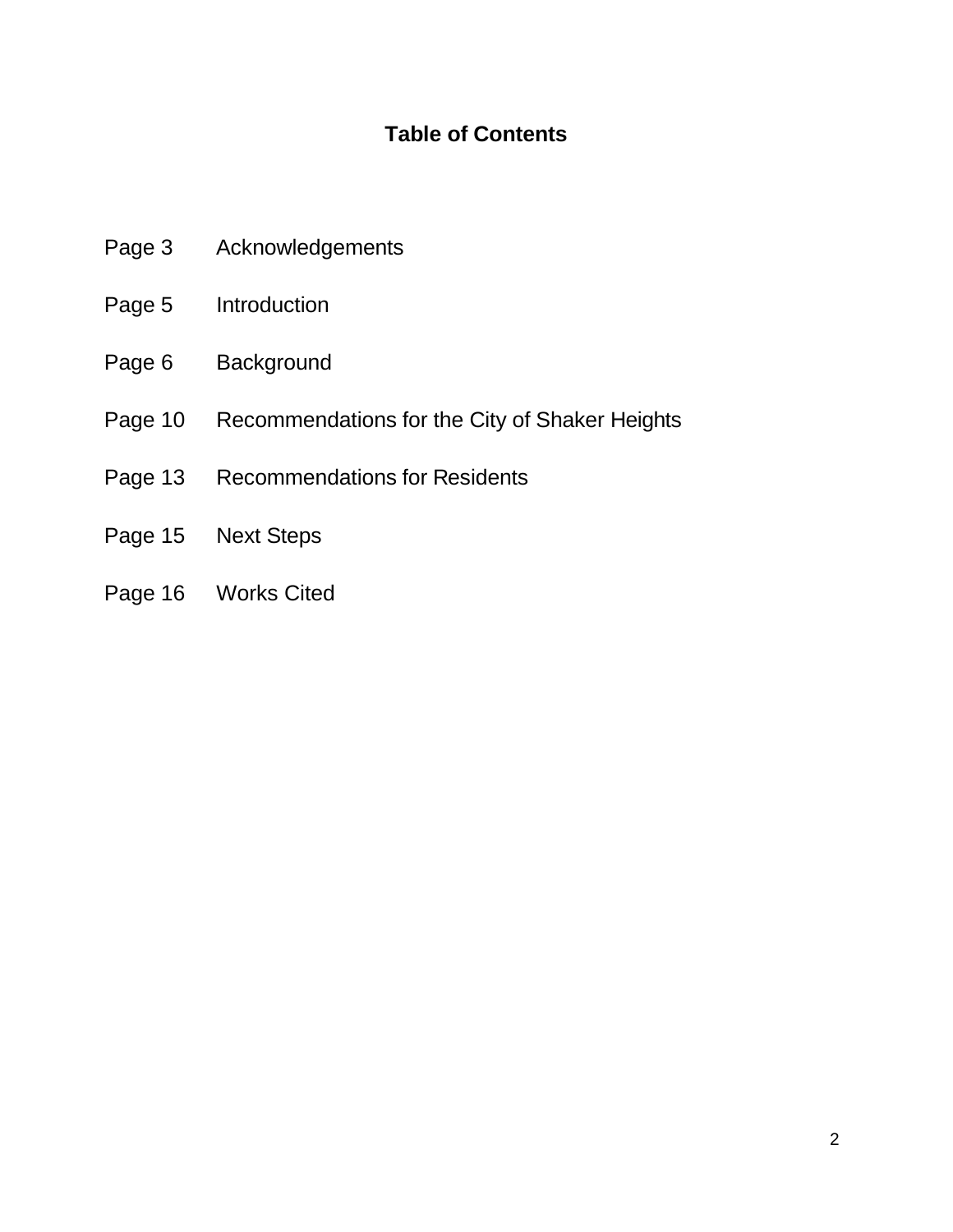# **Acknowledgements**

The Climate Change Task Force acknowledges and expresses deep appreciation for the service of the residents, council members, and staff whose work is represented in this report.

#### **Members of Council:**

Julianna Johnston Senturia, Chair; Anne Williams; Jim Brady

#### **Citizen members:**

Sean Malone (council member-elect), Nancy King Smith, Neil Dick, Norman Robbins

#### **Staff members:**

Jeri Chaikin, Chief Administrative Officer; Patricia Speese, Director of Public Works

#### **Research assistant:**

John Vodrey, senior project intern, Shaker Heights High School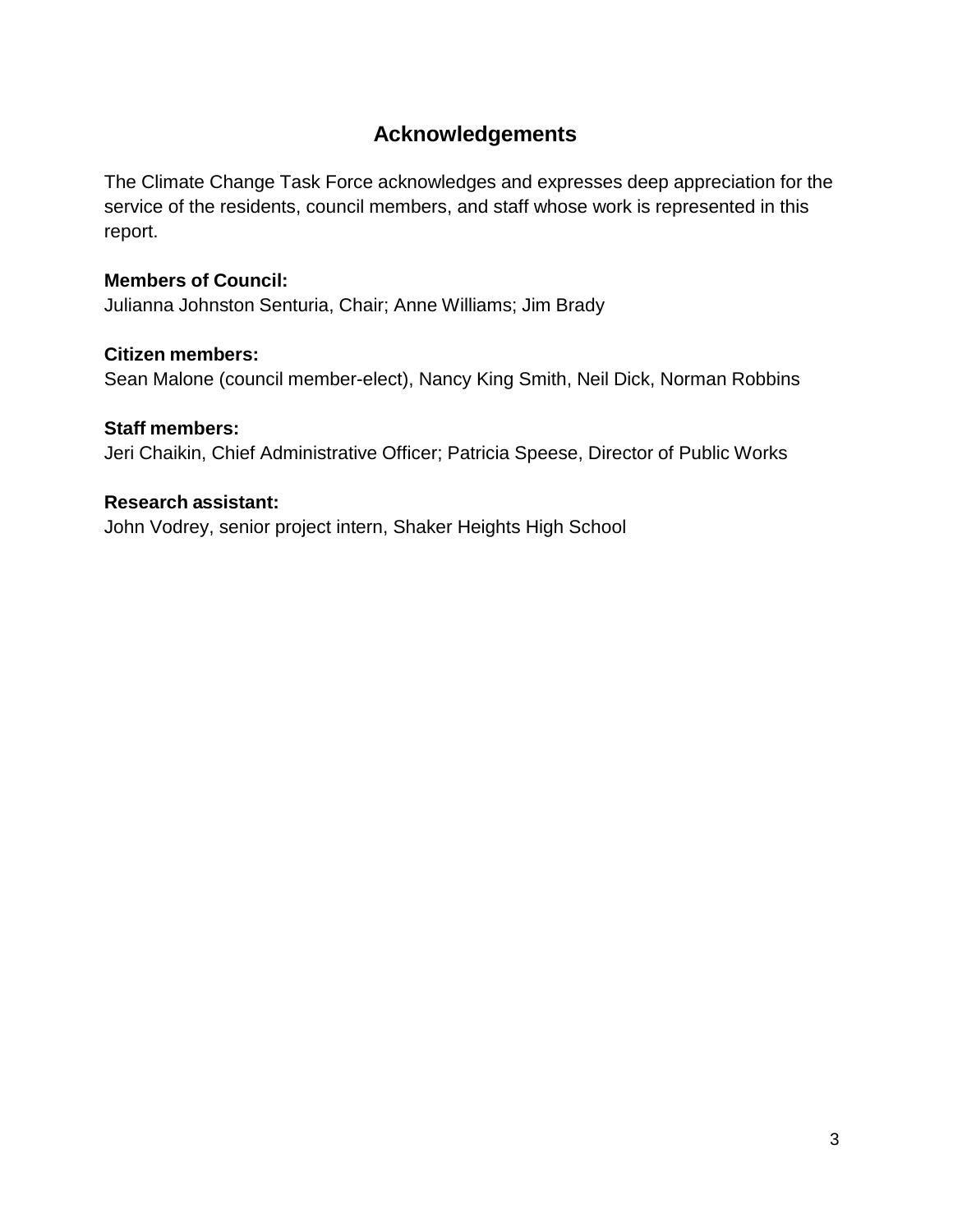"…Science, accumulated and reviewed over decades, tells us that our planet is changing in ways that will have profound impacts on all of humankind…those who are already feeling the effects of climate change don't have time to deny it—they're busy dealing with it."

- President Obama, 2013

[https://www.whitehouse.gov/the-press-office/2014/05/06/fact-sheet-what-climate-change-means](https://www.whitehouse.gov/the-press-office/2014/05/06/fact-sheet-what-climate-change-means-regions-across-america-and-major-se)[regions-across-america-and-major-se](https://www.whitehouse.gov/the-press-office/2014/05/06/fact-sheet-what-climate-change-means-regions-across-america-and-major-se)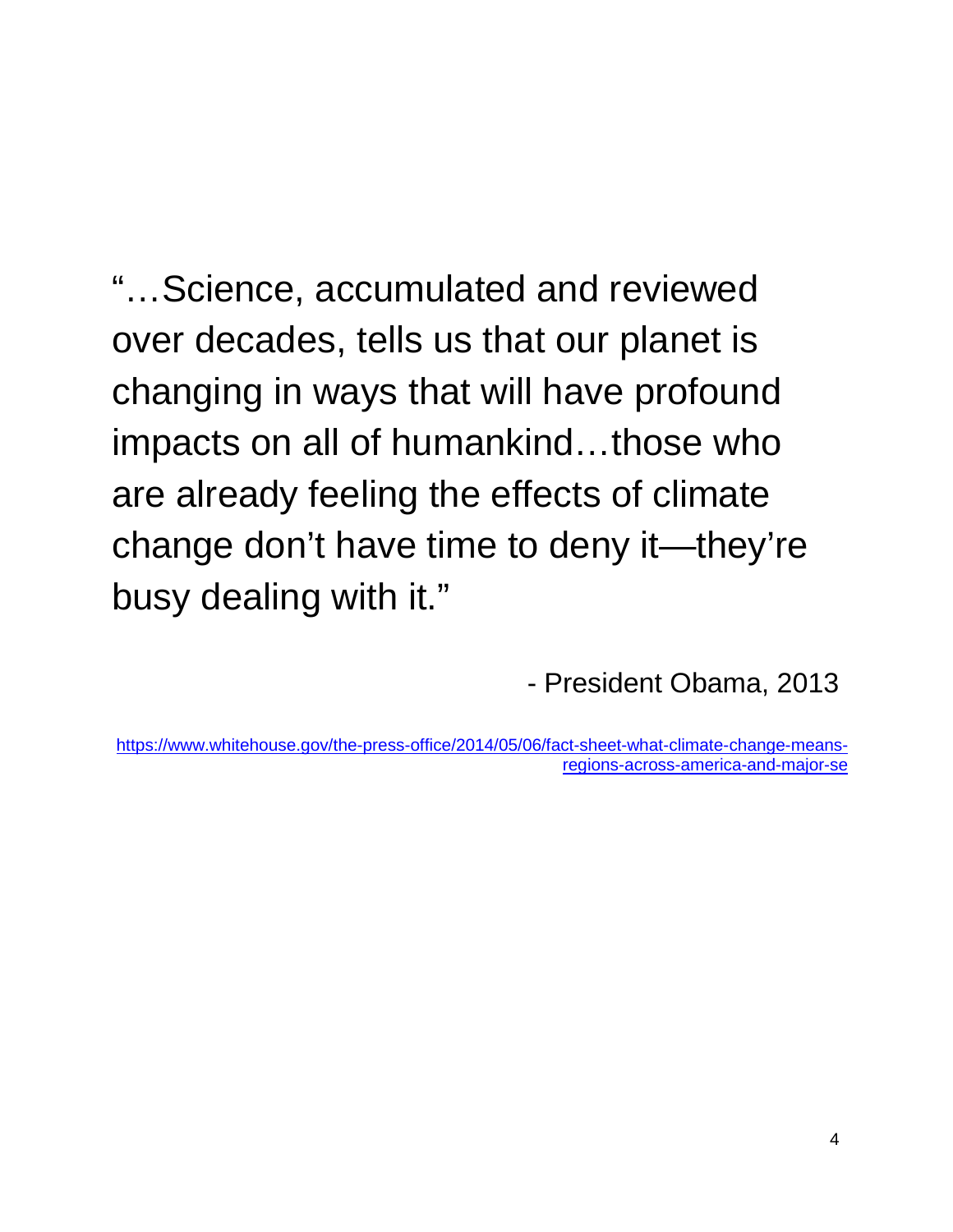## **Introduction**

The Climate Change Task Force was formed by Mayor Earl M. Leiken in response to the extraordinary rainfall incident of July 2014. Recognizing the many green initiatives, energy efficiency work, and emergency planning the City had already accomplished over time, the Task Force agreed early in its process to focus its efforts on the concept of "resiliency," which combines both sustainability efforts and readiness preparations. The Task Force met several times throughout 2015 to develop recommendations. On September 16, the Town Hall Forum "Building a Resilient City" was presented by the Task Force to collect additional public input. Members made a preliminary report to the City Safety & Public Works Committee on November 6.

This report represents the discussions of the Task Force which were organized around the following questions:

- Why is the City of Shaker Heights studying climate change?
- What can the City do to address the effects of climate change?
- What can the City do to increase sustainability?
- What can individual residents do to address the effects of climate change?
- What can individual residents do to increase sustainability?

The Task Force identified a need for further study, research, education, and action around climate change and resiliency and therefore recommends continuing the Task Force in its existing format: resident-government partnership working to build a more resilient city for the future.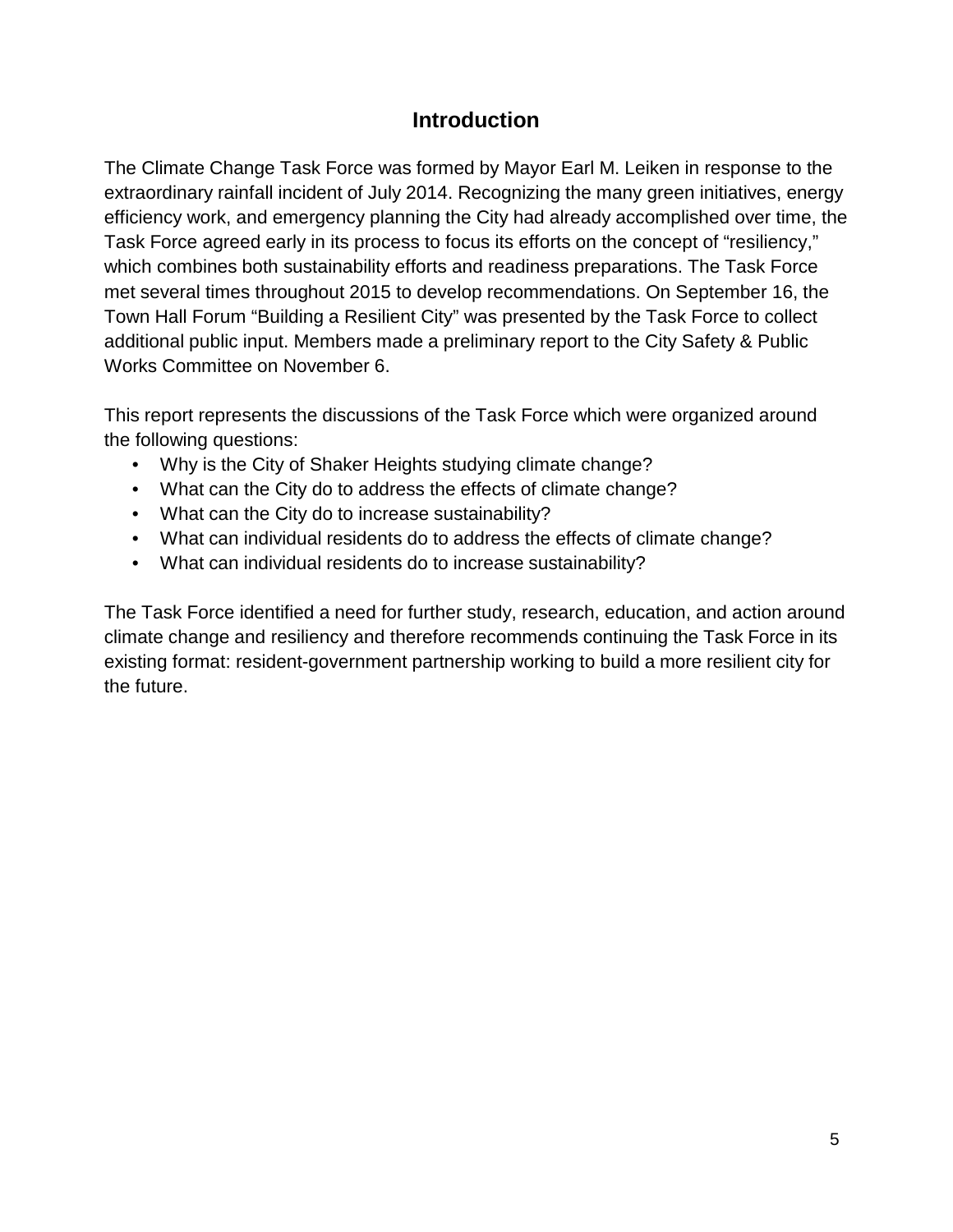## **Background**

The evidence is clear: climate change is real and is the cause of record-high land and ocean temperatures, melting ice caps, rising sea levels, and more frequent and intense floods, droughts, and wildfires. Earth's average surface temperature has increased by 1.4 degrees Fahrenheit in the past century, and is projected to jump another two to 11.5 degrees over the next 100 years, according to the [Environmental](http://www3.epa.gov/climatechange/basics/) Protection Agency. The UN World Meteorological Organization [determined](http://www.theguardian.com/environment/2015/feb/02/14-15-hottest-years-record-2000-un-global-warming) that 2014 was the planet's warmest year since record-keeping began in 1850, and that 14 of the 15 hottest years on record have occurred since 2000.



(Chart of temperature anomalies, 1950-2014, calculated using a baseline period of 1951-1980. Source[: NASA\)](http://www.giss.nasa.gov/research/news/20150116/)

"Most of the observed increase in global average temperatures since the mid-20th century is very likely due to the observed increase in anthropogenic [man-made] greenhouse gas concentrations," the UN Intergovernmental Panel on Climate Change (IPCC) wrote in a 2007 report. A 2010 [study](http://www.pnas.org/content/107/27/12107.full.pdf) of 1,372 climate researchers' published works found that 97-98 percent of them agree with the IPCC's conclusion that humans are causing global warming by relying too heavily on fossil fuels (coal, oil, gas) as an energy source. Burning fossil fuels emits greenhouse gases, which act as a blanket in the Earth's atmosphere, trapping heat. To make matters worse, Cuyahoga County emits the fourth most  $CO<sub>2</sub>$  (a greenhouse gas) of any county in the United States.

The Environmental Health Watch says climate change means Northeast Ohioans are likely to face:

- Harsher heat waves
- More frequent heavy snow and rain downpours
- Deteriorating air quality (resulting in more respiratory and cardiac disorders)
- More disease-carrying insect infestations
- Higher cost of living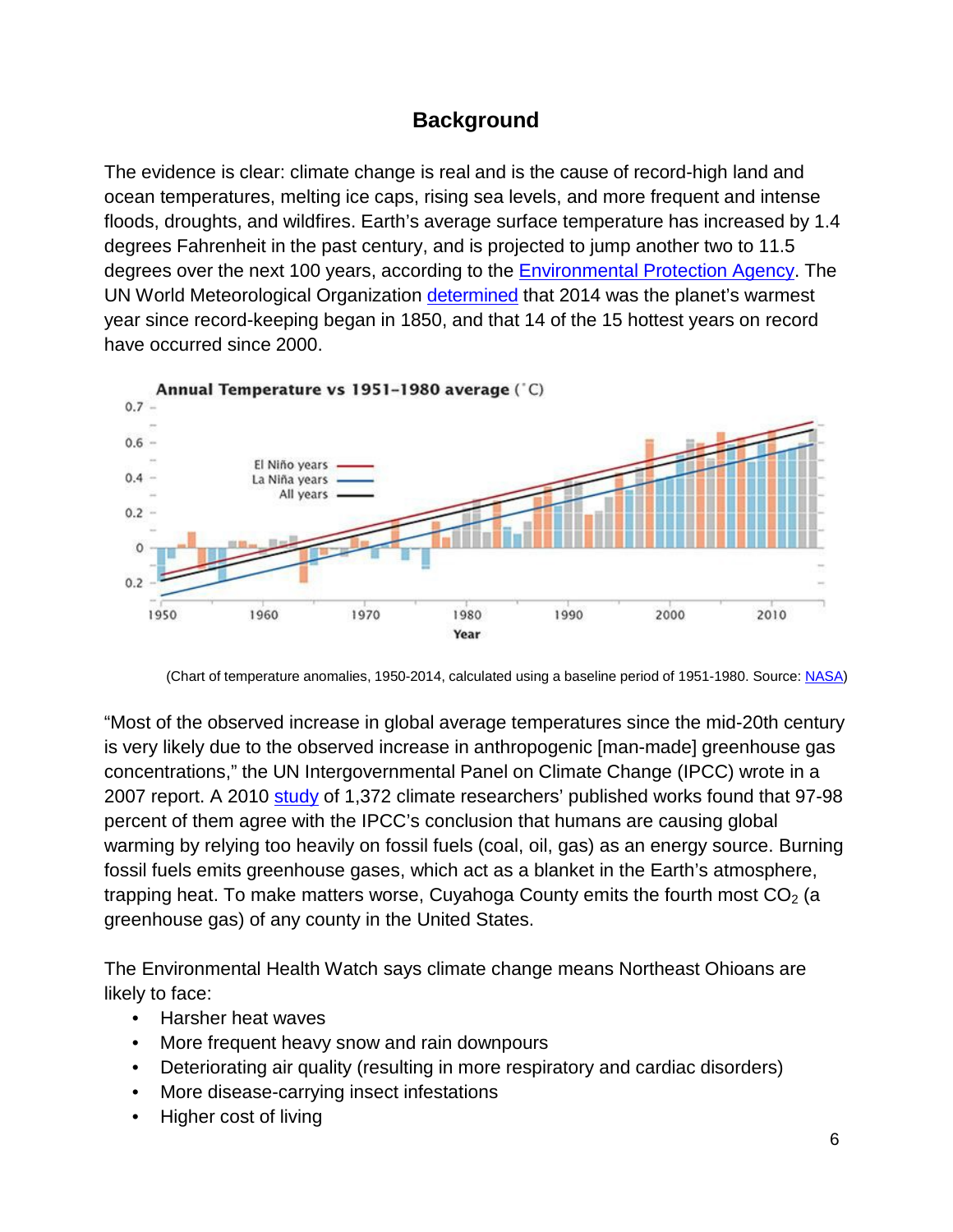In fact, the July 2014 rainstorm, in which 2.78" of rain fell on Shaker Heights, was classified by the Northeast Ohio Regional Sewer District as a once-in-50-year event. However, these extreme weather events are likely to occur more frequently in the future and are not limited to every 50 years, particularly as the effects of global climate change become more severe. The Northeast Midwestern region already has experienced a 37 percent increase in "heavy precipitation and the future holds even more of the same" (National Climate Assessment). The Union of Concerned Scientists concluded that "… the warming ahead will make Ohio substantially more vulnerable to the kind of weather disasters it suffered over the last several years" (Confronting Climate Change in the Midwest).

Indeed, in the last 10 years (2005-2014), there were 14 days with more than 1.95" of rain, which was twice the average of the previous six decades (see chart below) and five days with over 2.73" of rain, compared to the previous five decades in which there was on average only one day per decade with 2.73" or more.



**Cleveland Hopkins airport daily rain data**

In response to the July 2014 rainstorm, and because of growing global concerns with climate change, Mayor Leiken formed the City's Climate Change Task Force, comprising City Council members, City employees, and residents.

Cities, which are [responsible](http://www.scientificamerican.com/article/cities-as-solutions-to-climate-change/) for 70 percent of greenhouse gas emissions globally, have a major role to play in both preventing climate change and preparing for its consequences. With Ohio becoming the first state in the country to roll [back](http://www.cleveland.com/business/index.ssf/2014/06/ohio_renewable_energy_and_effi.html) its renewable energy

<sup>(</sup>Analysis by N. Robbins, Climate Change Task Force member)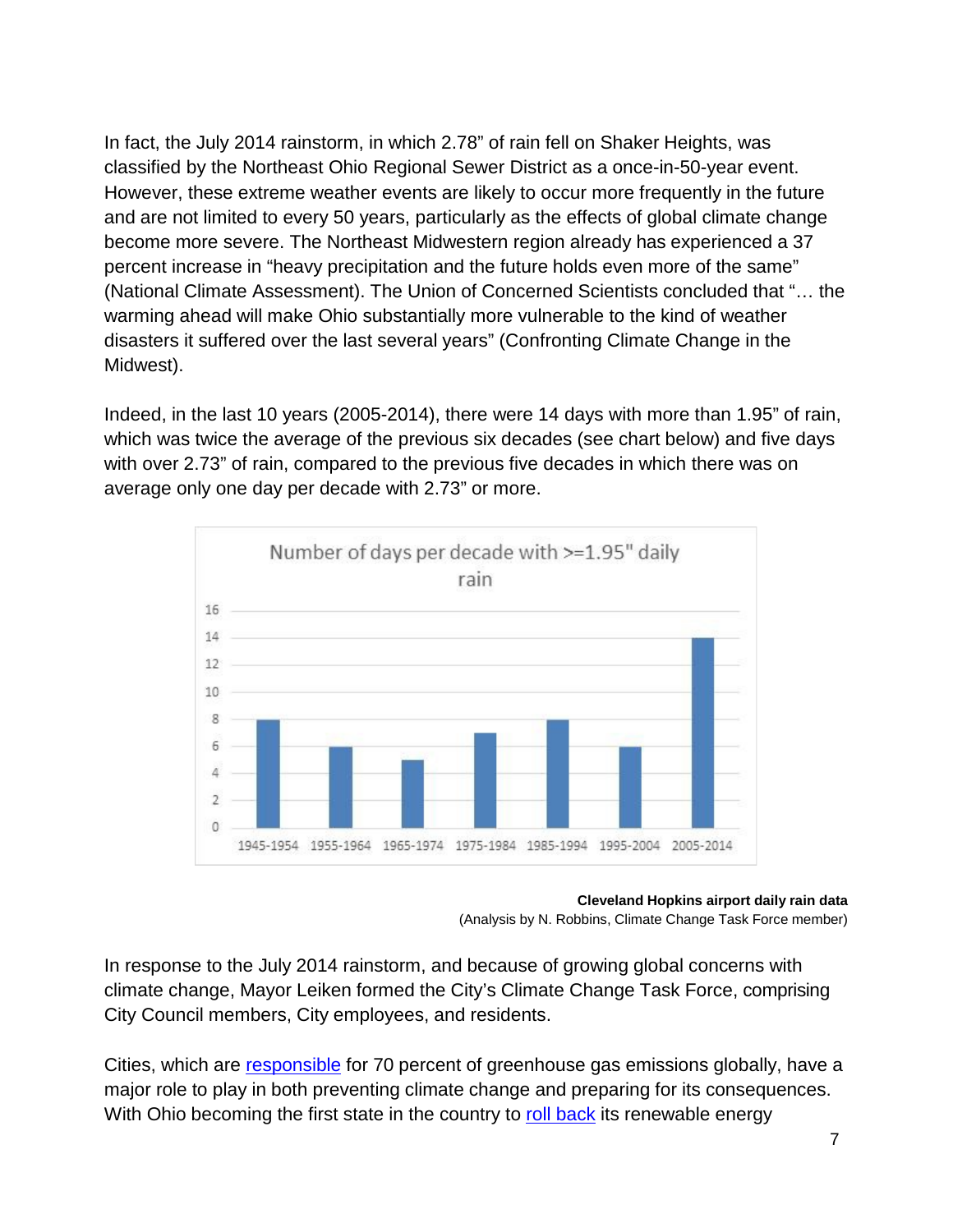standards and rules promoting energy efficiency last year, municipal leadership on climate change is more important than ever.

#### **Shaker's Commitment to the Environment**

The City of Shaker Heights has made many serious efforts to reduce its environmental footprint in recent years, including:

- Using compact fluorescent light bulbs, which use 75 percent less energy than traditional incandescent bulbs
- Recycling paper, plastic, and cans at all City buildings
- Printing *Shaker Life* magazine on recycled paper
- Constructing and maintaining trails at Horseshoe Lake Park, the Shaker Median and along Fairhill and Coventry roads that encourage walking and biking as an alternative to driving
- Establishing a 300-square-foot rain garden in Horseshoe Lake Park, which lessens the burden on the sewer system by absorbing 12,000 gallons of water per year, the equivalent of 2.5 tanker trucks
- Repurposing six vacant lots (turned into an orchard, a playground, and green spaces)
- Encouraging residents to conduct home energy audits to learn how to make their houses more energy efficient
- Working with the Nature Center at Shaker Lakes to raise awareness about rain barrels, which collect rainwater to be used to water lawns and gardens during drier times
- Anti-idling policies for City vehicles, which prohibits employees from leaving cars running while unoccupied or not in use
- Replacing every hazardous tree that is removed with a new tree

The importance of environmental stewardship is ingrained in City employees, who act in green-friendly ways instinctively, even though the City hasn't had a formal climate change plan. While City employees should be commended for all that they've done for the environment, now is the time to create a concrete plan to address the challenges we face.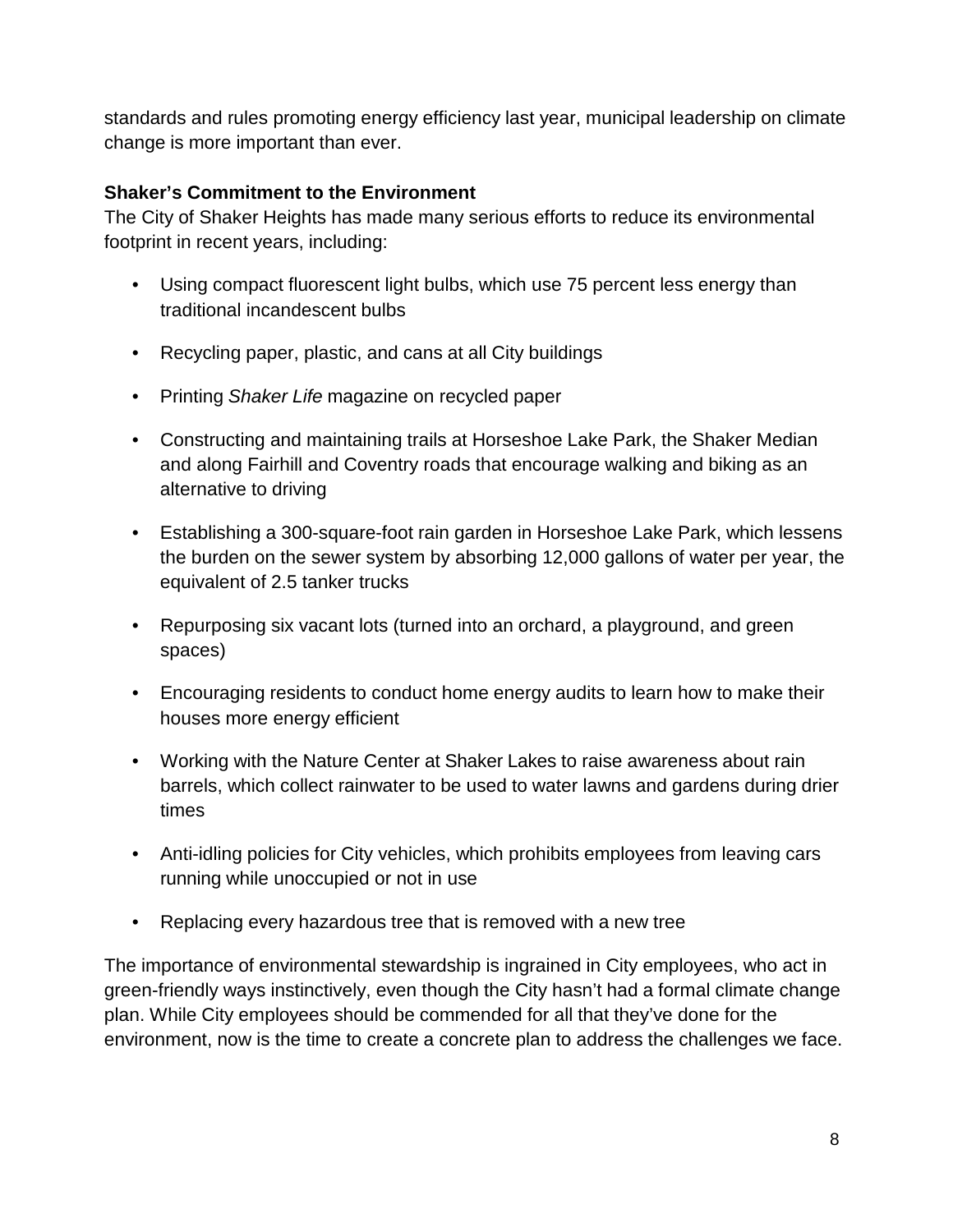#### **Resilience**

In its early meetings, the Task Force settled on the term "resilience" as a shorthand description of efforts both to combat climate change and adapt to it. The federal government's Climate [Resilience](https://toolkit.climate.gov/) Toolkit defines "resilience" as "the capacity of a community, business, or natural environment to prevent, withstand, respond to, and recover from a disruption."

The Task Force initially considered recommending that the City pursue some form of external designation or rating that could grade the City's commitment to resilience, as a way to achieve something measurable and to help market the City. Task Force members considered a number of rating systems and model recommendations, including Sustainable Tools [for Assessing](https://reporting.starcommunities.org/communities) and Rating Communities (STAR); [Sustainable](http://www.sustainablecleveland.org/) Cleveland [2019,](http://www.sustainablecleveland.org/) The Oberlin [Project,](http://www.oberlinproject.org/) and work by [King County, Washington](http://www.kingcounty.gov/environment/climate/king-county/climate-action-plan.aspx) and the American Public Works Association (APWA).

As it became clear that achieving a rating from one of these entities would likely entail substantial commitments of City resources, including potentially hiring new employees or re-designating existing ones, the Task Force decided to focus instead on developing its own series of concrete recommendations for the City and its residents. The Task Force continues to believe there is merit in pursuing an external resilience or sustainability rating at some point in the future, perhaps with the assistance of the ongoing resident/business engagement committee.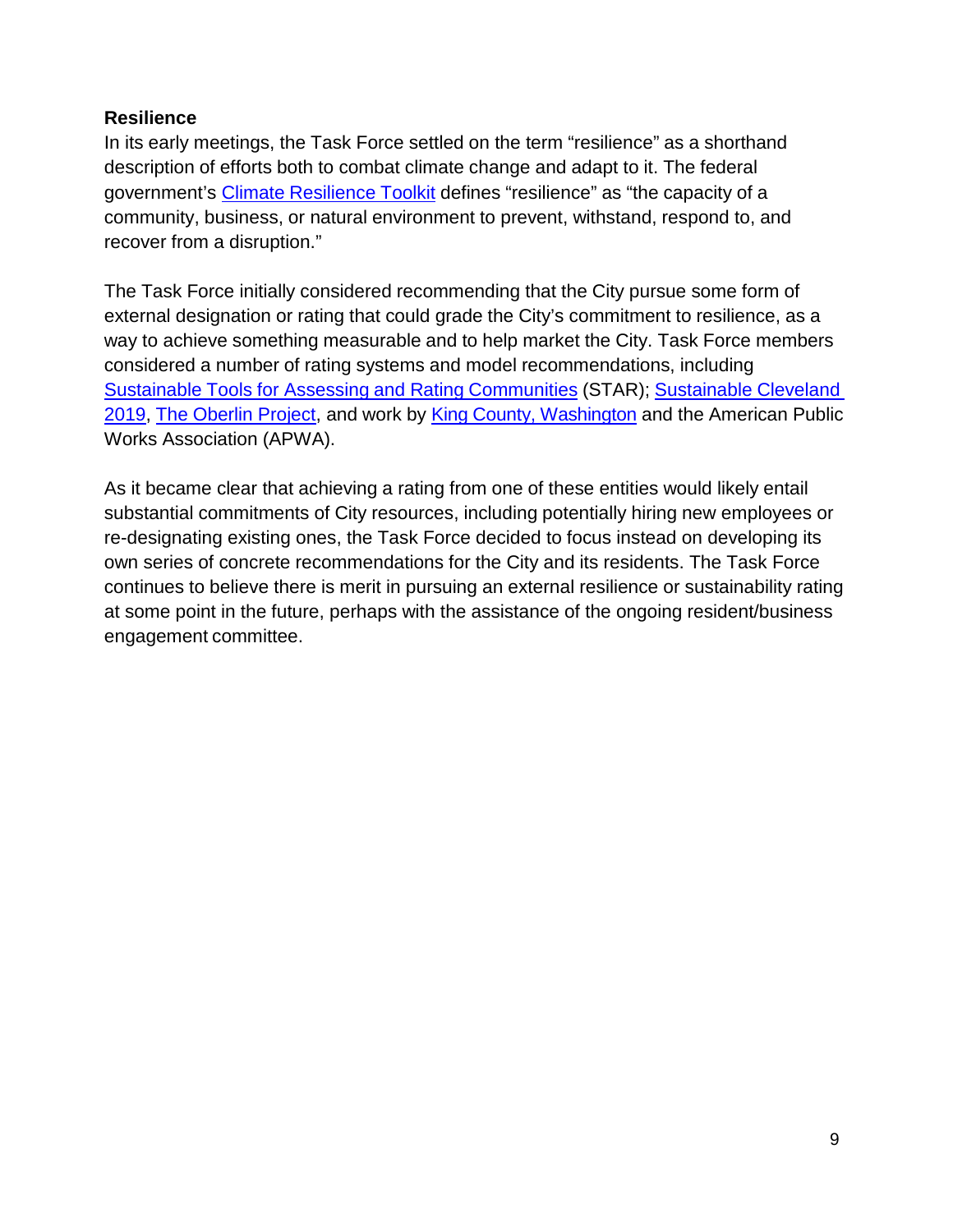## **Recommendations for the City of Shaker Heights**

The Task Force developed a number of recommendations for actions the City can take to increase its resilience. In light of the City's budgetary limitations, the Task Force recognizes that many of these recommendations are aspirational and cannot be implemented quickly. Still, some recommendations are simple and require little or no spending at all, and others are simply suggestions to highlight work already underway. The Task Force urges the City to do everything possible to publicize and promote its efforts at increasing resiliency as new practices and initiatives are implemented. The ongoing resident/business engagement committee should follow up on these issues, as well.

While the recommendations below are not listed in any particular order, a majority of the residents who attended the September 2015 Task Force public forum indicated their preference was for the City to prioritize infrastructure improvements, particularly sewer system improvements. Residents also wanted the City to prioritize work involving public buildings, transportation issues, and the recycling program.

What can the City of Shaker Heights do?

#### **Transportation**

- Promote transportation alternatives, such as biking, bus, and rail service, as recommended in the 2015 Housing and [Neighborhood](http://shakeronline.com/assets/downloads/city-plans/housingneighborhoodplanfinal.pdf) Plan, given the importance of these alternatives to Generation Y and Baby Boomer populations
- Advocate for Greater Cleveland Regional Transit Authority (GCRTA) funding to support the purchase of new rail cars, infrastructure upgrades, and improved bus service
- Explore conversion of certain City-owned vehicles to natural gas power
- Consider installing electric fueling stations for vehicles
- Push for easier connectivity between the City and University Circle
- Implement the 2014 Bicycle Improvements program, the Lake-to-Lakes Trails initiative, and the Avalon Bike Boulevard with the City of Cleveland
- Consider passing a "complete and green streets" ordinance requiring that space be set aside on each street project for improvements that better accommodate pedestrians and cyclists and manage storm water more effectively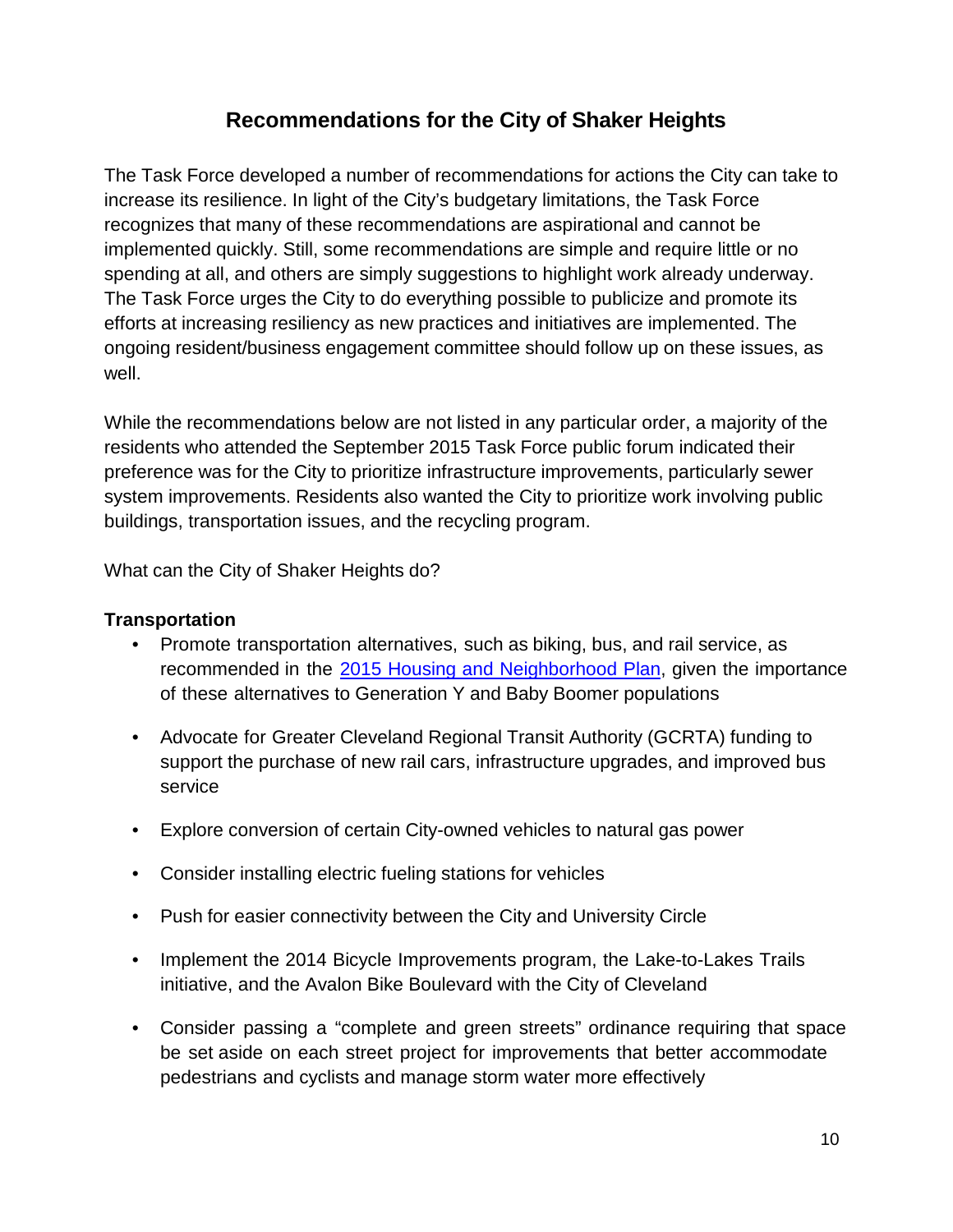#### **Buildings**

- Decrease use of carbon-based power sources for heating/cooling buildings
- Explore use of solar panels on City property and net metering to offset energy costs
- Promote simple energy saving actions in City facilities (recycle more, turn off lights and computers, etc.)
- Weatherize buildings
- Upgrade to smart faucets/toilets
- Pursue LEED certification where appropriate
- Continue implementing the 2013 Energy Conservation Master Plan
- Continue to pursue sharing of services with other municipalities to eliminate redundancies

#### **Contracting/Procurement**

- Consider a preference for vendors that have a demonstrable, publicized commitment to sustainable, green practices
- Consider negotiating a contract with NOPEC that calls for the use of more energy from renewable sources

#### **Recycling**

- Increase City, business, and residential recycling rates
- Publicize the financial benefits of recycling
- Publicize locations where containers for home-based sustainability practices can be purchased and promote their use
- Publicize and update as necessary the **[ShakeRecycles](http://www.shakeronline.com/city-services/recycling)** app for mobile phones
- Continue to provide collection for trees, brush, grass, leaves, etc., and transport to compost facility

#### **Infrastructure**

- Continue the repair and maintenance of sanitary and storm sewers
- Identify funding for maintenance of dams, lakes, and the Doan Brook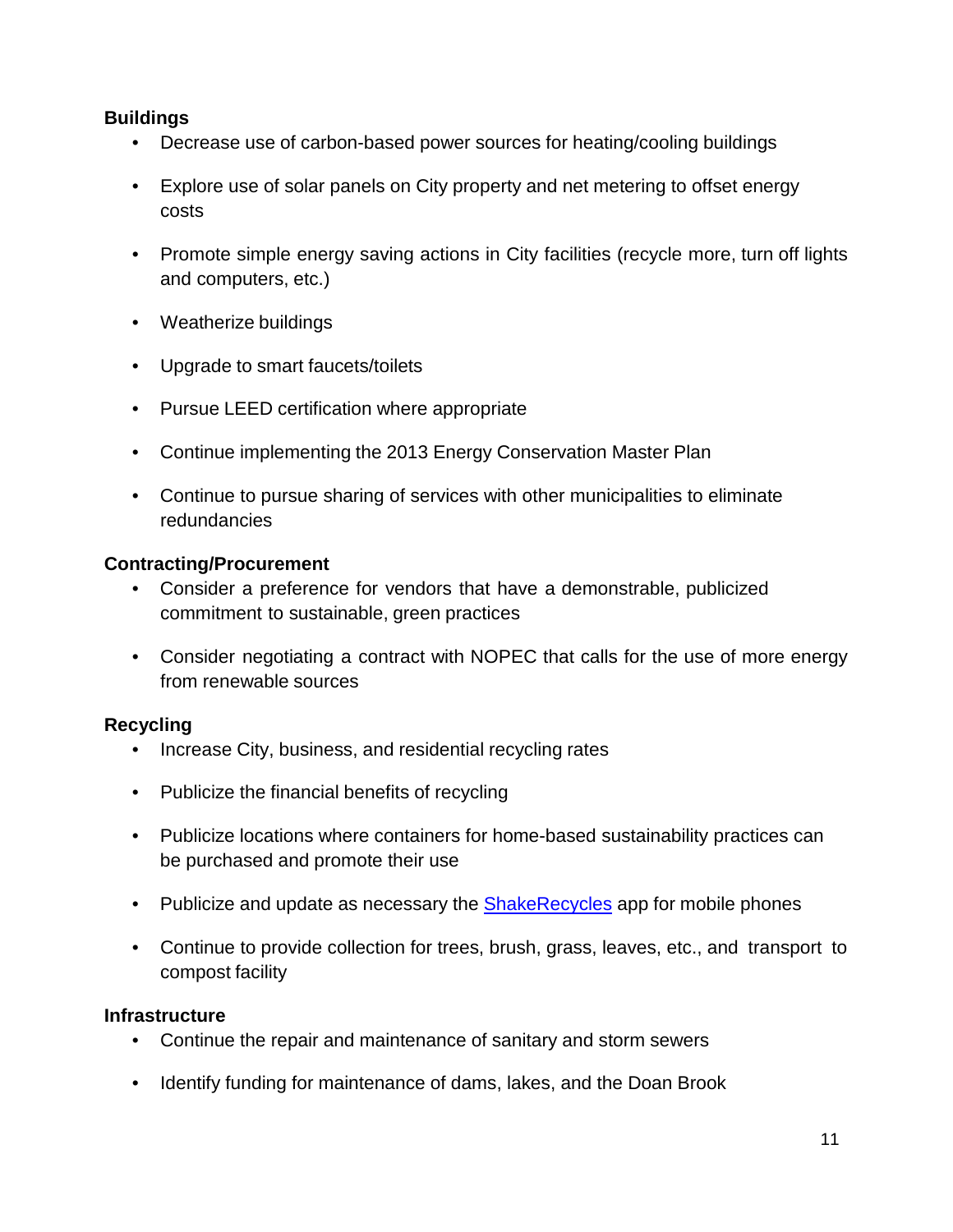- Investigate the conversion of street lighting to smart LED
- Install solar charging and Wi-Fi stations for electronic devices on City land

#### **Landscaping**

• Evaluate the costs/benefits of using only organic, non-toxic lawn care products on City-owned property

#### **Housing**

- Encourage the Architectural Board of Review to continue to approve the use of solar panels on residential properties
- Support Affordable Energy Efficiency Financing as recommended in the 2015 Housing and Neighborhood Plan
- Partner with contractor networks and regional groups developing affordable financing mechanisms, such as on-bill financing, that make it more feasible for residents to undertake energy efficiency upgrades critical to preserving the City's aging housing stock
- Continue to support Sustainable Building and Community Design Practices, as expressed in City Council Resolution No. 03-70

#### **Emergency Preparedness**

• Update, improve, and promote public awareness of Shaker's Community Emergency Response Team (CERT) and other emergency preparations

#### **Resident/Business Engagement**

• Ongoing follow-up regarding Task Force recommendations with a citizen panel that includes landlords and business leaders.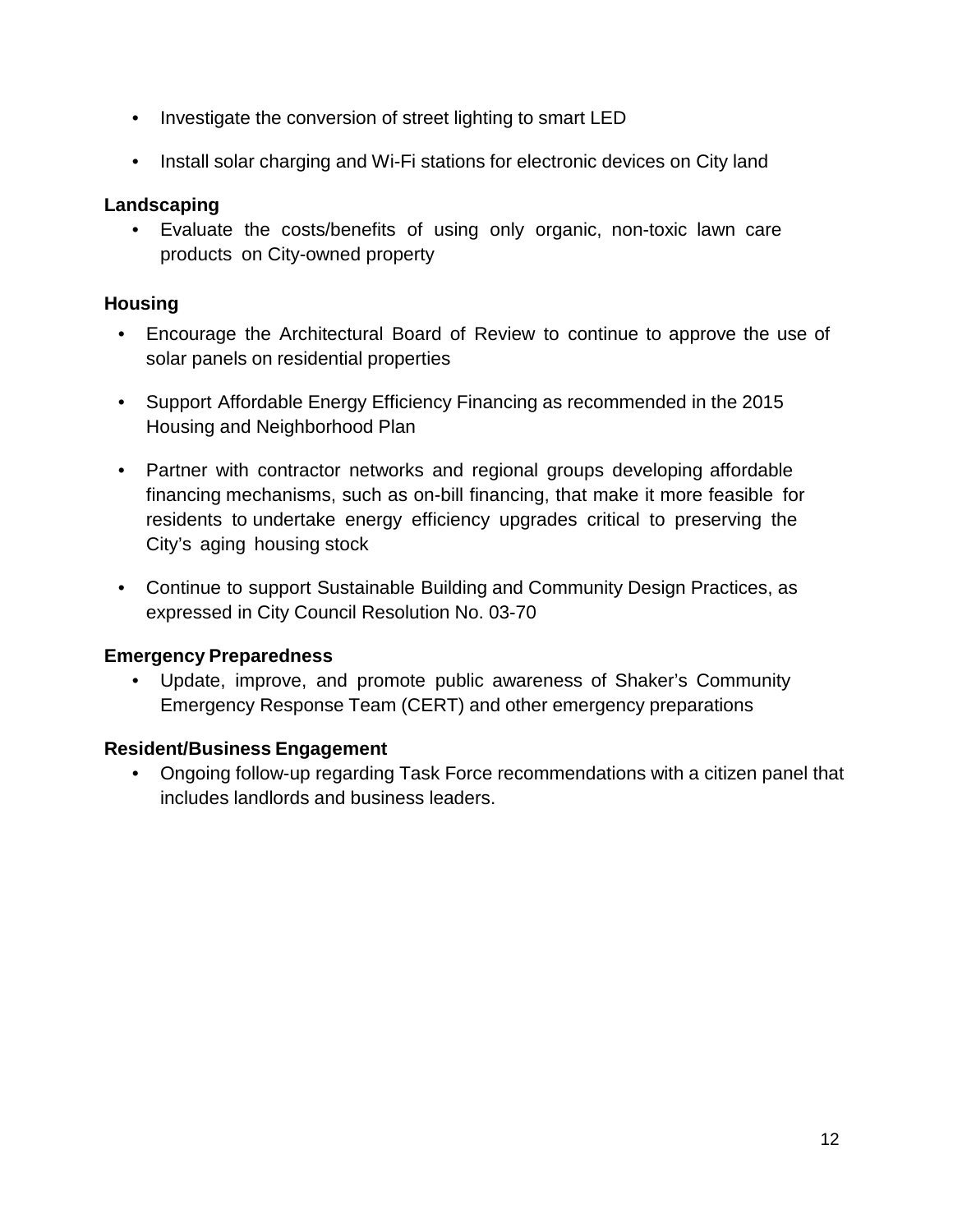## **Recommendations for Residents**

While the larger challenges of climate change require collective and governmental responses, there are several things individual residents can do to increase their own sustainability and readiness for possible extreme weather events. Overall readiness efforts can be boosted with personal awareness and volunteer assistance:

- Join the [Ready Notify](http://ready.cuyahogacounty.us/en-US/ReadyNotify.aspx) system to be alerted to emergency situations.
- Consider joining the Community Emergency Response Team (CERT). CERT volunteers are trained in a standardized national curriculum and are then ready to serve their city. CERT can be used for emergency and non-emergency situations, such as Points of Distribution (PODs), power outages, emergency responses, fire detector education, or any other situation deemed necessary by the Health and Fire departments. For more information, contact Sandi Hurley, 216-491-1481, in the City's Health Department.
- Consider taking the Citizens Police Academy training, offered each fall. The Citizens Police Academy is a 12-week program sponsored by the Shaker Heights Police and Fire departments. It is open to Shaker residents and those who work in the City full-time. The course is intended to raise citizen awareness of police procedures and programs. Students are provided with all necessary materials and there is no fee for the course. For more information, contact Debra Messing, 216-491-1240, between 8:30 am-4:30 pm on weekdays.

Mitigation of flooding and Lake Erie pollution:

- Check sewer laterals going to street main sewers for any blockage; maintain gutter systems and window wells seasonally
- Reduce lawn square footage by replacement with ground cover or landscaping (including rain gardens) which absorb more water
- Install and maintain rain barrels
- Disconnect downspouts (provided they meet city inspection standards)
- Plant trees where possible

Mitigation of Heat Waves:

- Become aware of city cooling stations in case of electricity failure
- Plant trees where possible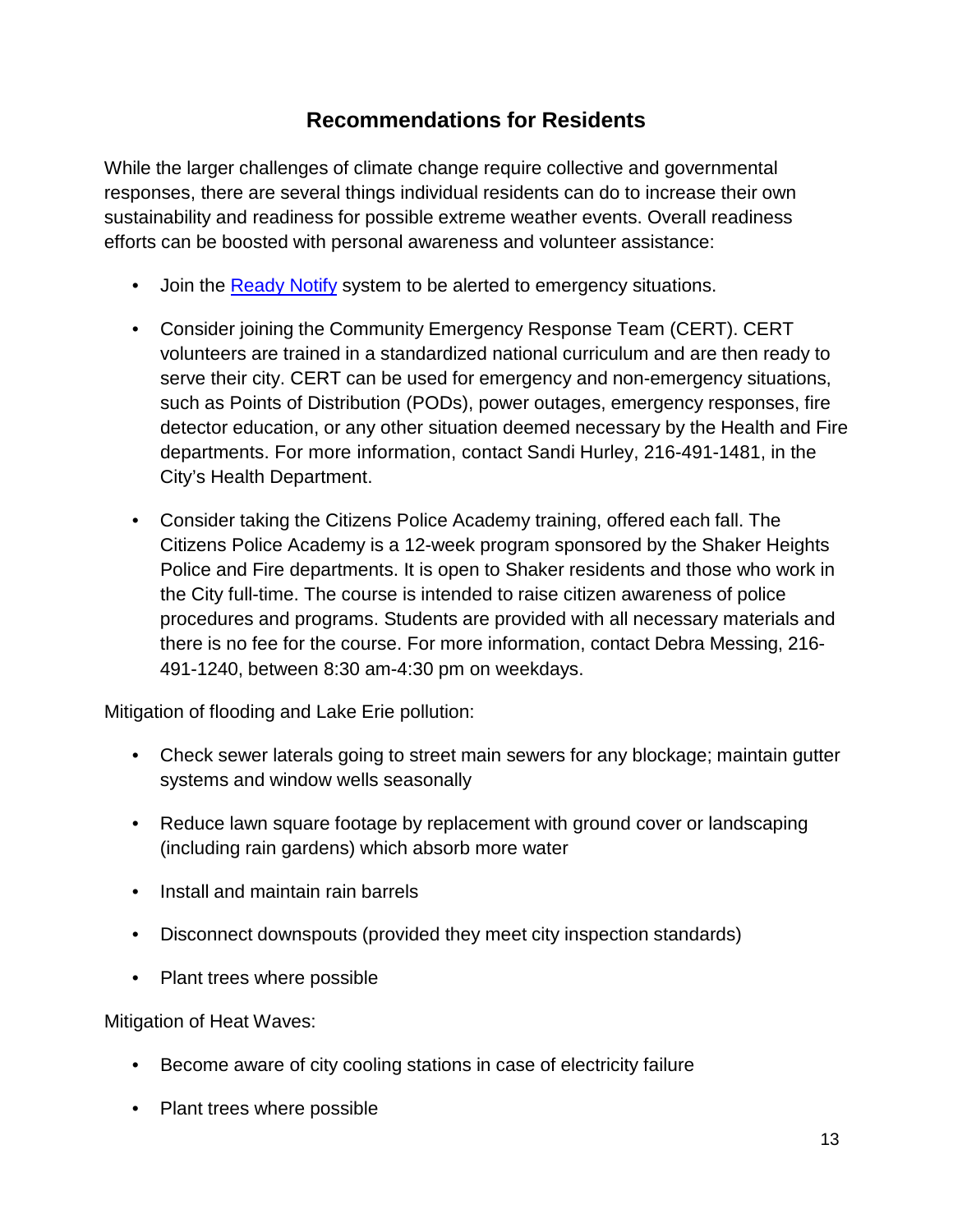Reduction of personal carbon emissions:

- Use the [CoolClimate Network](http://coolclimate.berkeley.edu/carboncalculator) carbon calculator to estimate the major sources of individual carbon dioxide emissions and to consider costs and benefits of different strategies to reduce those emissions substantially.
- Immediately cut carbon emissions 13 percent by switching to NOPEC's fixed rate 100 percent renewable energy plan. Shaker residents participating in the NOPEC opt-out electricity program can switch to the fixed rate 100 percent renewable energy at 6.80 cents per kilowatt hour (kWh), whereas for 10 percent renewable energy, the fixed rate is 6.75 cents and the variable rate (as of Dec. 3) is 6.9 cents per kWh. This would reduce greenhouse gas emissions by seven tons annually (equivalent to taking 1.5 cars off the road for a year). Call First Energy, 1-800-292-9284, or visit [First Energy Solutions](https://www.fes.com/content/fes/home.html) to sign up.
- Become informed on what and how to recycle. Recycling is even more effective when combined with efforts to reduce waste and reuse items when possible.
- Do an energy audit and then consider insulation investment options throughout your home
- Bike and walk whenever possible
- Choose light colored roof colors
- Purchase Energy Star appliances
- Grow your own food
- Eat lower on the food chain
- Practice eco-driving
- Consider a hybrid or electric vehicle for your next car
- Reduce energy use through use of low energy bulbs (LED, Halogen, or CFL), install a smart thermostat, and purchase Energy Star appliances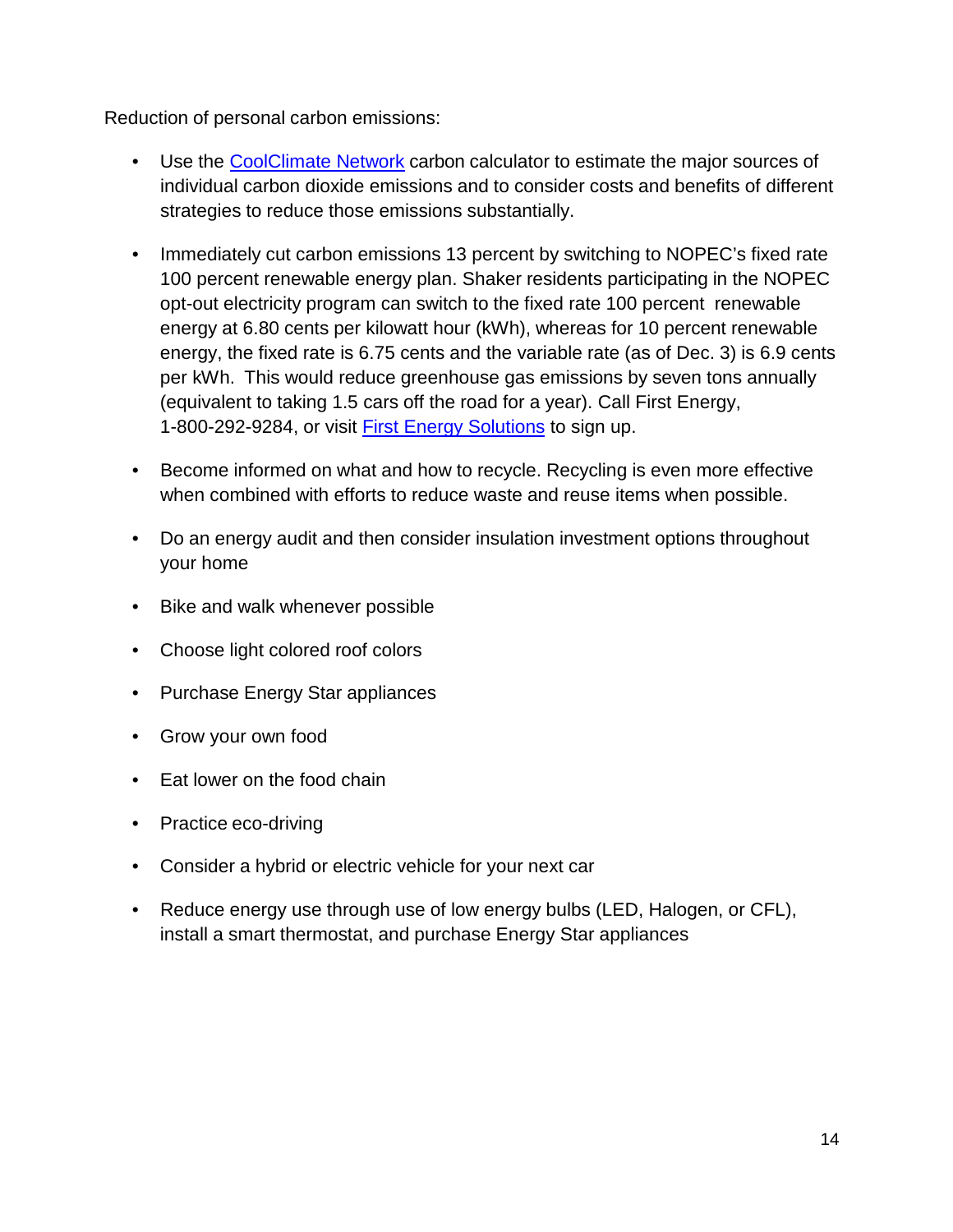## **Next Steps**

Members of the Climate Change Task Force felt there were many issues that required ongoing discussion and education and therefore believe the Task Force should remain active to promote education and further City and resident action. Going forward into 2016, the Task Force will meet to discuss, among other topics:

- Leadership and membership changes, including the best way to reach out to interested residents to invite them to join the Task Force or to work on specific projects identified by the Task Force.
- Review of the sustainability efforts to be included in the annual action plans prepared by each City department beginning in 2016.
- Comprehensive education program to inform residents of steps they can take (and steps the City is taking) to increase their own sustainability including:
	- o The steps detailed in this report
	- o An energy-efficiency upgrade program offered by Empower Gas & Electric (currently under consideration by the City), which provides homeowners with a free energy assessment; a recommendation on the lowest-cost, highestsavings measures to make to their property; a roster of qualified and pre-screened contractors to carry out the work; low-cost, highly accessible financing that ensures most customers save from the very first month; and monthly energy reports to customers, so they know exactly how measures are performing and what other steps they could take to save energy and money.
	- o Additional steps as identified by the Task Force.
- Consideration of a program enabling residents to make an annual voluntary contribution for Shaker energy sourcing/conservation projects (e.g., solar panels on school roofs, subsidies for low-income housing energy efficiency) to help offset the  $CO<sub>2</sub>$  generated by each household (e.g., from long-distance airplane flights), and simultaneously contribute to the community. A local fund could be established through an existing nonprofit organization.
- Best practices guidelines for the use of pesticides on City and residential property.